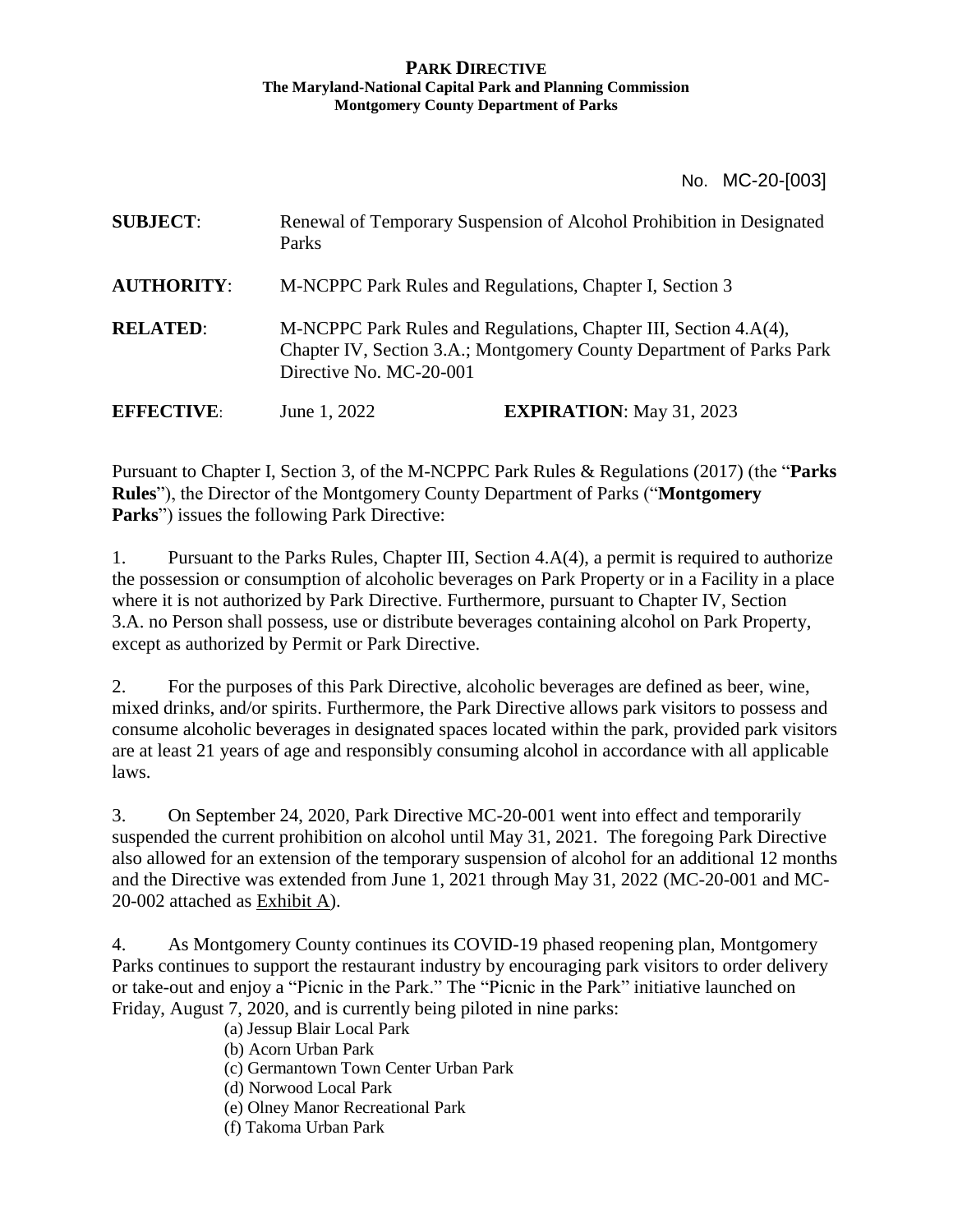(g) Wall Local Park (h) Wheaton Local Park (i) Wheaton Regional Park

5. The renewal of this Park Directive will extend the temporary suspension of alcohol for an additional 12 months and also expand the "Picnic in the Park" initiative to designated areas in the following parks:

- (a) Carroll Knolls Local Park
- (b) Ellsworth Urban Park
- (c) Elm Street Urban Park
- (d) Flower Avenue Urban Park

6. Except as described in this Park Directive (i) all other terms of the Park Directive Nos. MC-20-001 and -002; and (ii) parks associated with the "Picnic in the Parks" initiative, as listed above, all other restrictions on the possession and consumption of alcohol on Montgomery Parks Property remain in effect.

Authorized and approved as provided under the Park Rules adopted on May 26, 2022 by the Maryland-National Capital Park and Planning Commission:

## SIGNATURE:  $\overline{OMFQ}$

Michael F. Riley, Director Montgomery Parks

05/26/2022

#### **DATE**  $0.3/20/2022$   $0.2022$

This Park Directive was published with the agenda of the Montgomery County Planning Board for its regular meeting held on May 23, 2022. Initials and Date:  $\mathbf{R}$ 05/26/2022

This renewal of Park Directive MC-20-003 was published on the website of Montgomery Parks on May 26, 2022.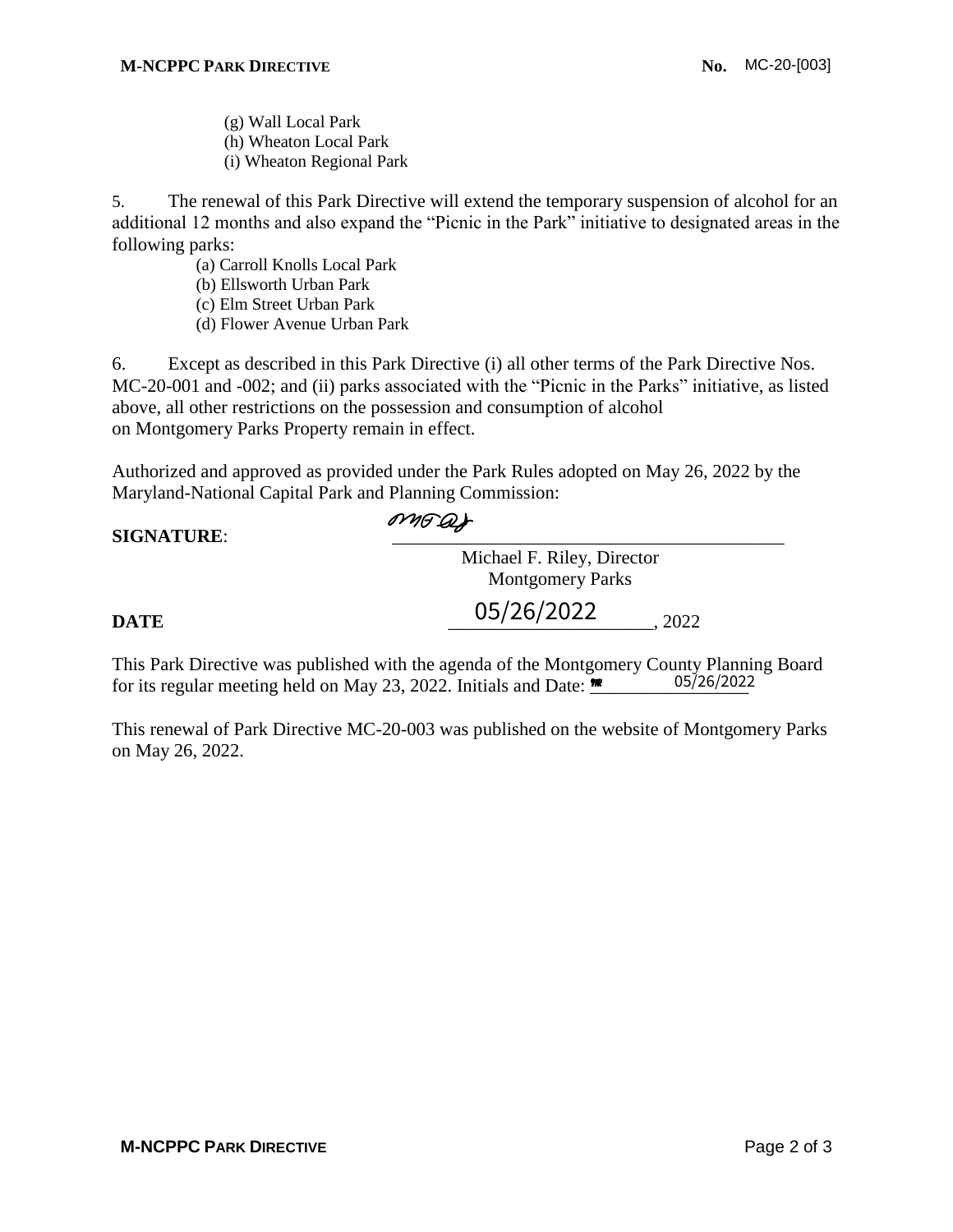### EXHIBIT A

Park Directive MC-20-001